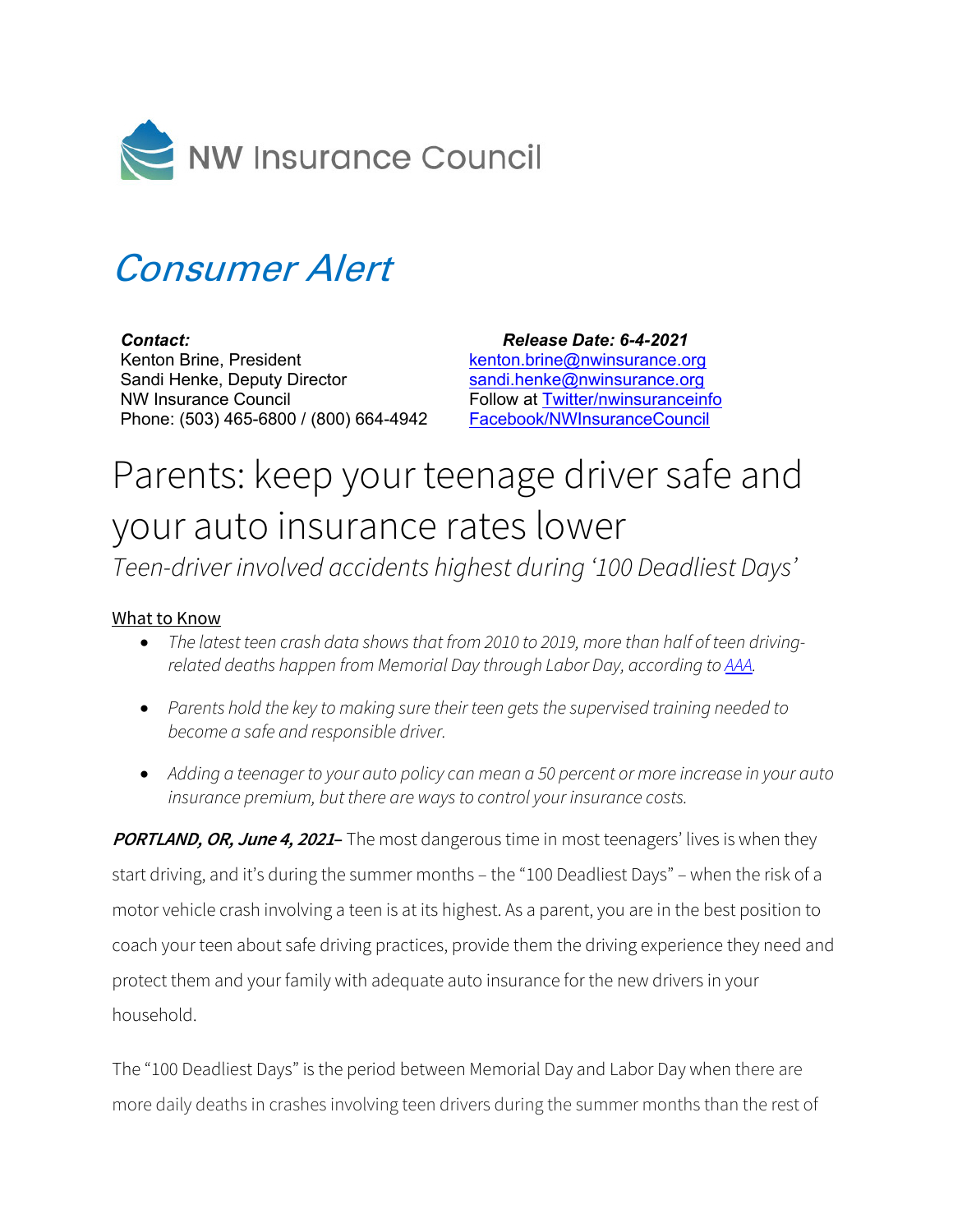the year. [AAA](https://info.oregon.aaa.com/aaa-covid-19-restrictions-ease-as-100-deadliest-days-begin-for-teen-drivers/) reports that 86 people in Oregon died in crashes involving teen drivers from 2008 to 2018 during the "100 Deadliest Days".

Teens who are just learning to drive lack the skills, experience and often the maturity needed to recognize and respond to risk. The most significant factors in crashes involving teen drivers include speeding, alcohol and/or drug impairment, distraction and nighttime driving, according to the Washington Traffic Safety Commission [\(WTSC\)](https://wtsc.wa.gov/).

"There is nothing quite like that feeling the first time you are handed the keys as a newly-licensed driver, ready to drive on your own, and for a parent, there are few more nerve-wracking moments than the first time you watch your own teen drive away from you on their own," said Kenton Brine, NW Insurance Council president. "Doing all you can to prepare your teens to drive responsibly, and knowing you have the right insurance coverage – just in case – can make that moment just a bit less stressful."

Parents hold the keys to helping teens get the driving experience they need. AAA reports that teens with more involved parents, both behind the wheel and in general, get fewer tickets and engage in less risky driving behaviors. For more information about driver education and licensing requirements in your state, visit AAA's [Keys2Drive](https://teendriving.aaa.com/WA/getting-ready/driver-education/) website.

Also, AAA's ["Coaching Your New Driver –](https://aaa.biz/aaacampus/aaainstitute/drivertraining/ParentCoachingGuide2020.pdf) An In-Car Guide Parents" provides behind-the-wheel lesson plans along with "DOs and DONTs" to make the teaching and learning experience as helpful as possible.

Parents may also wonder how adding teen drivers in your household will affect your auto insurance premiums. Auto insurance rates for teenage drivers will be higher than other drivers because as a group, teenagers pose a higher risk of being involved in crashes. Adding a teenager to your auto policy can mean a 50 percent or more increase in your auto insurance premium. However, there are ways to manage those costs.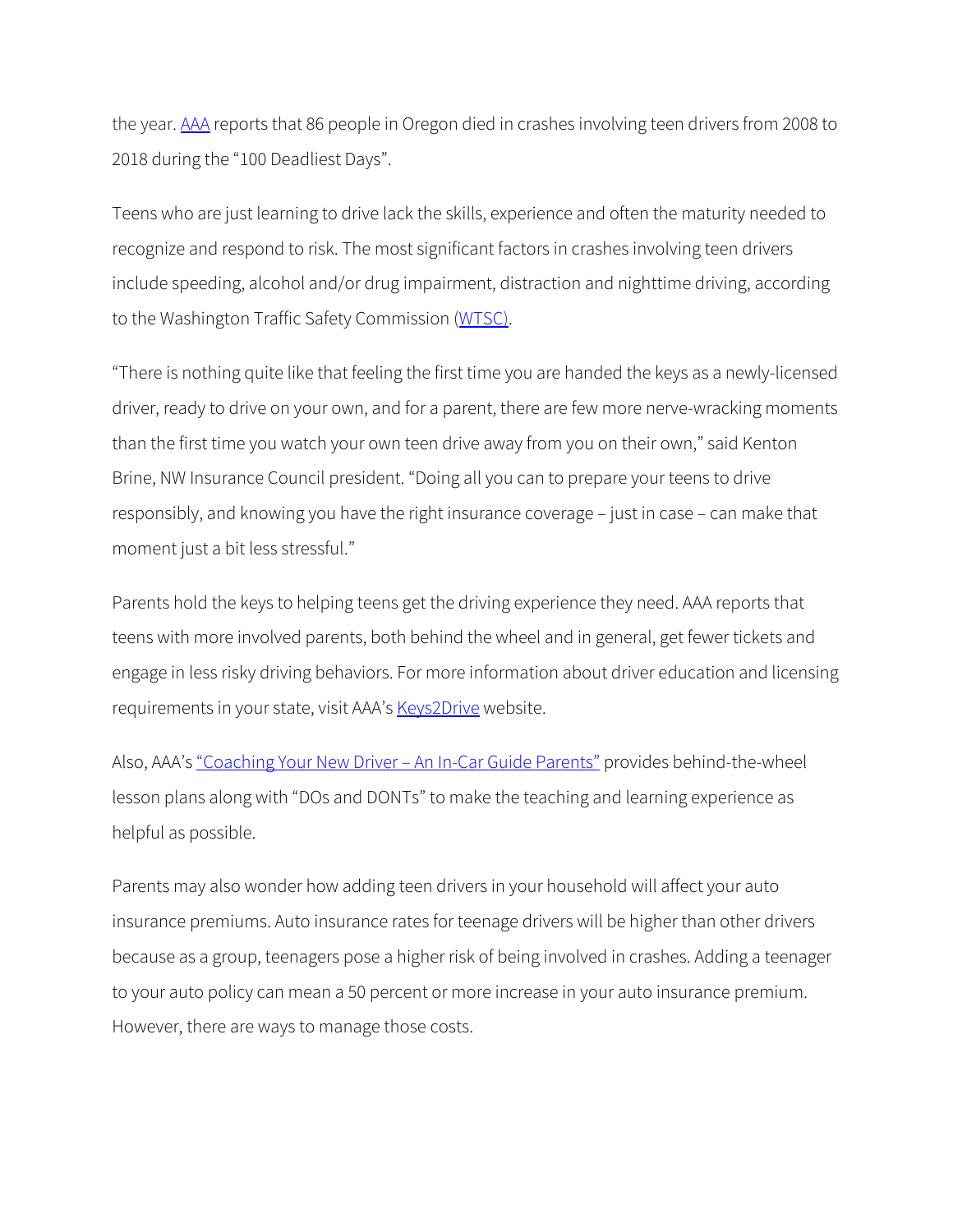The [NW Insurance Council](http://www.nwinsurance.org/) offers the following tips to keep your teenage driver safe and your auto insurance premiums down:

- Enroll your teen in a [Drivers Education Course](http://teendriving.aaa.com/OR/) and a [Graduated Drivers License Program.](https://www.oregon.gov/ODOT/DMV/Teen/Pages/Index.aspx) Every state has a graduated drivers license law that includes a three-phase program to help teens gain experience behind the wheel and develop a more mature driving attitude.
- Pick a safe vehicle for your teen that offers protection in the event of a crash. Avoid small cars, sports cars and older SUV's, which crash tests show are prone to rollovers. Organizations like the **Insurance Institute for Highway Safety** provide crash test data and rate vehicle safety and recommend the safest vehicles for teen drivers.
- Discuss the dangers of drug and alcohol use your teen driver should know he or she must never drive after consuming any amount of alcohol or illegal drugs.
- Remind your teens never to phone or text while driving and tell them to keep distractions, such as listening to the radio and chatting with friends in passenger seats, to a minimum. Also, require your teenager to wear a seat belt at all times.
- Always be a good driving role model for your teenager. New drivers learn by example. If you exceed the speed limit or drive recklessly, your teenage driver is likely to imitate you.
- Shop around for the best insurance rates. Rates for younger drivers can differ dramatically, so ask agents, brokers or insurance companies for price comparisons.
- Adding your teenager to your own auto insurance policy is generally less expensive than a stand-alone policy for your teen. Also, you may qualify for a multi-vehicle discount if you previously had only one car in your household.
- Find out if your insurance company offers a "safe driver" program. If your teenager completes the program, you may be eligible for a discount. Also, some insurance companies will subsidize the cost of electronic devices, such as video camera and GPS